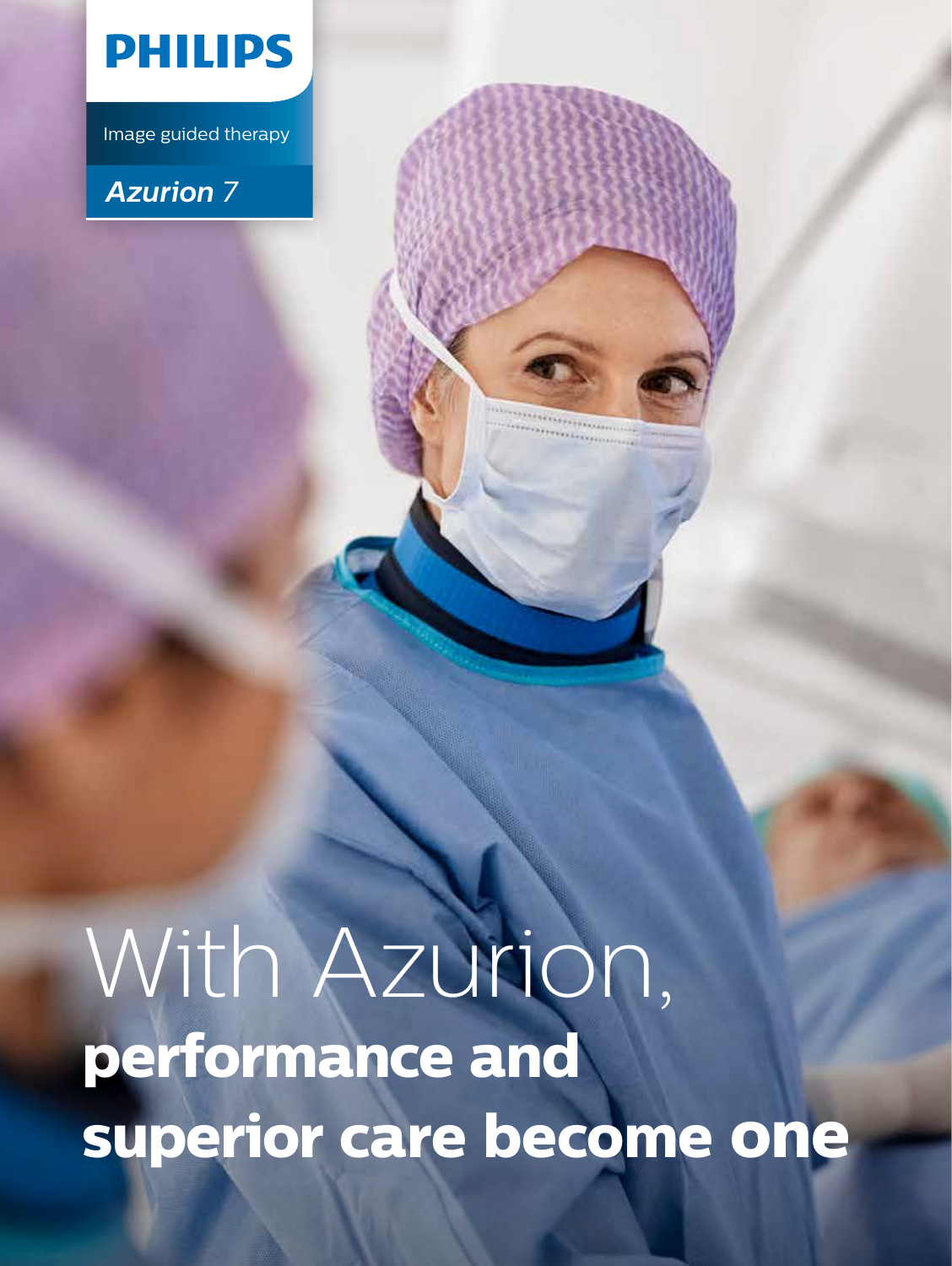Azurion enables you to provide superior care



Azurion helps you optimize your lab performance



An easy-to-use platform supports you in quickly and easily performing diverse procedures

This is exemplified by our Image Guided Therapy System Azurion 7. It allows you to easily and confidently perform a wide range of routine and complex procedures with a unique user experience, helping you optimize your lab performance and provide superior care. Azurion is powered by ConnectOS, a real-time multiworkspot technology designed specifically for the Azurion image guided therapy platform.

As the interventional space evolves, we continue to integrate essential lab systems and tools onto the Azurion platform for a better user experience. The Azurion integrated lab offers a seamless user experience that gives you control of all compatible applications from a single touch screen at table side, to help make fast and informed decisions without breaking sterility.

With Azurion's industry leading image guided therapy platform, we reinforce our commitment to you and your patients. Our goal is to help you effectively meet today's challenges so that you are ready for the future.

Treating patients. It's what you do. You strive every day to provide the best patient care, quickly and reliably, no matter which procedure you are performing. So try to imagine an increased number of procedures, for more patients, carried out consistently and efficiently with fewer preparation errors. Workflow can be optimized and performed on an intuitive platform designed to make your day a lot easier.



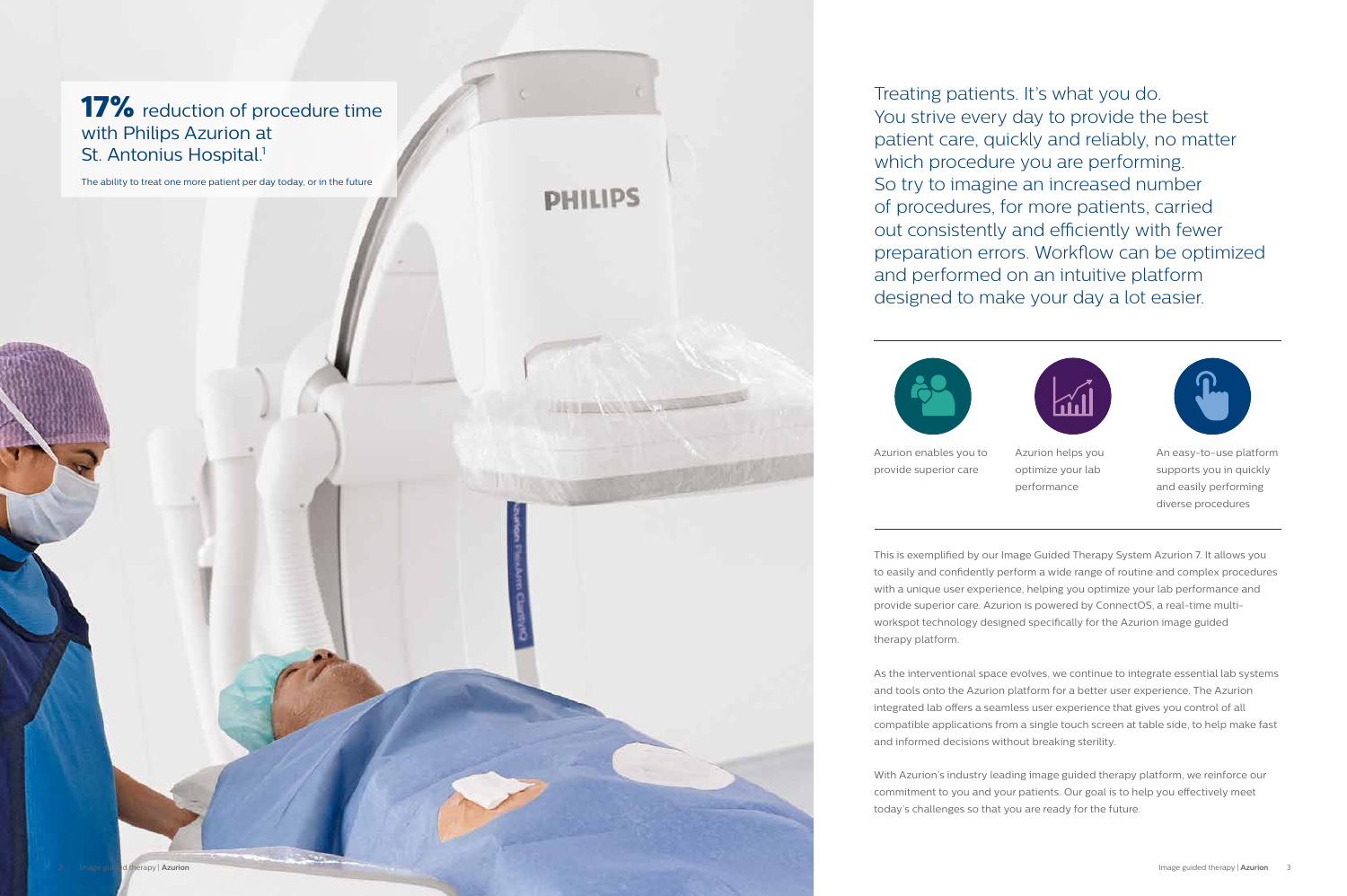#### **Full control at table side to enhance decision making**

You can now control all compatible applications in the interventional lab via the central touch screen module and FlexVision Pro. Not only does this improve workflow within the exam room, it helps reduce the need for team members to leave the sterile area and walk to the control room during procedures. This can save time and help avoid delays.

#### **Gain advanced physiologic guidance to help improve treatment outcomes**

You can access IntraSight, a comprehensive suite of clinically proven<sup>2-6</sup> imaging, physiology and coregistration<sup>7</sup> tools, via the central touch screen module. These tools allow you to go beyond the angiogram and complete your view of the target vessel, to help you make fast, informed clinical decisions.

#### **Azurion with FlexArm – more independent control for physicians**

The FlexArm option further evolves Azurion's table side control with the intuitive Axsys controller to make procedures flow naturally and easily. When changes or complications occur, the physician can quickly and easily take action. This can also reduce the need to move in and out of the sterile field during a procedure.

#### **Designed around you and your procedure**

# Outstanding users, and the touch screen module

with multimodality functionality increases the ease of use when switching between compatible applications (e.g., X-ray, iFR/FFR, hemo, etc.) during interventions, compared to their current system(s).<sup>7</sup>



PHILIPS

All Azurion systems and interventional tools use the same standardized user interface to support training. Use has been further simplified through a sophisticated help function. You can access digital user guides with one click for on-the-spot assistance.

# In a simulation study with 23 users, 监子

#### **Clear and simple to use**

On screen, information clearly stands out against the distinctive black background where active applications are highlighted. Backlit icons and distinctly shaped buttons on the Control Module promote intuitive operation. All controls are designed for easy cleaning to meet stringent sterility requirements.

#### **Less clutter and faster workflow**

With the Azurion integrated lab, controlling all compatible applications at the touch screen module can reduce extra interfaces and controls table side. The FlexSpot works according to the same principle. It gives you access to all compatible applications in one compact, customizable workplace that can be placed in the control room or exam room where needed. Save time by setting the display to re-arrange and re-size as applications are opened and closed.

At Philips, we are guided by you. With Azurion, we've brought the user experience and simplicity of touch screen controls right where it's needed to make a difference to lab workflow.

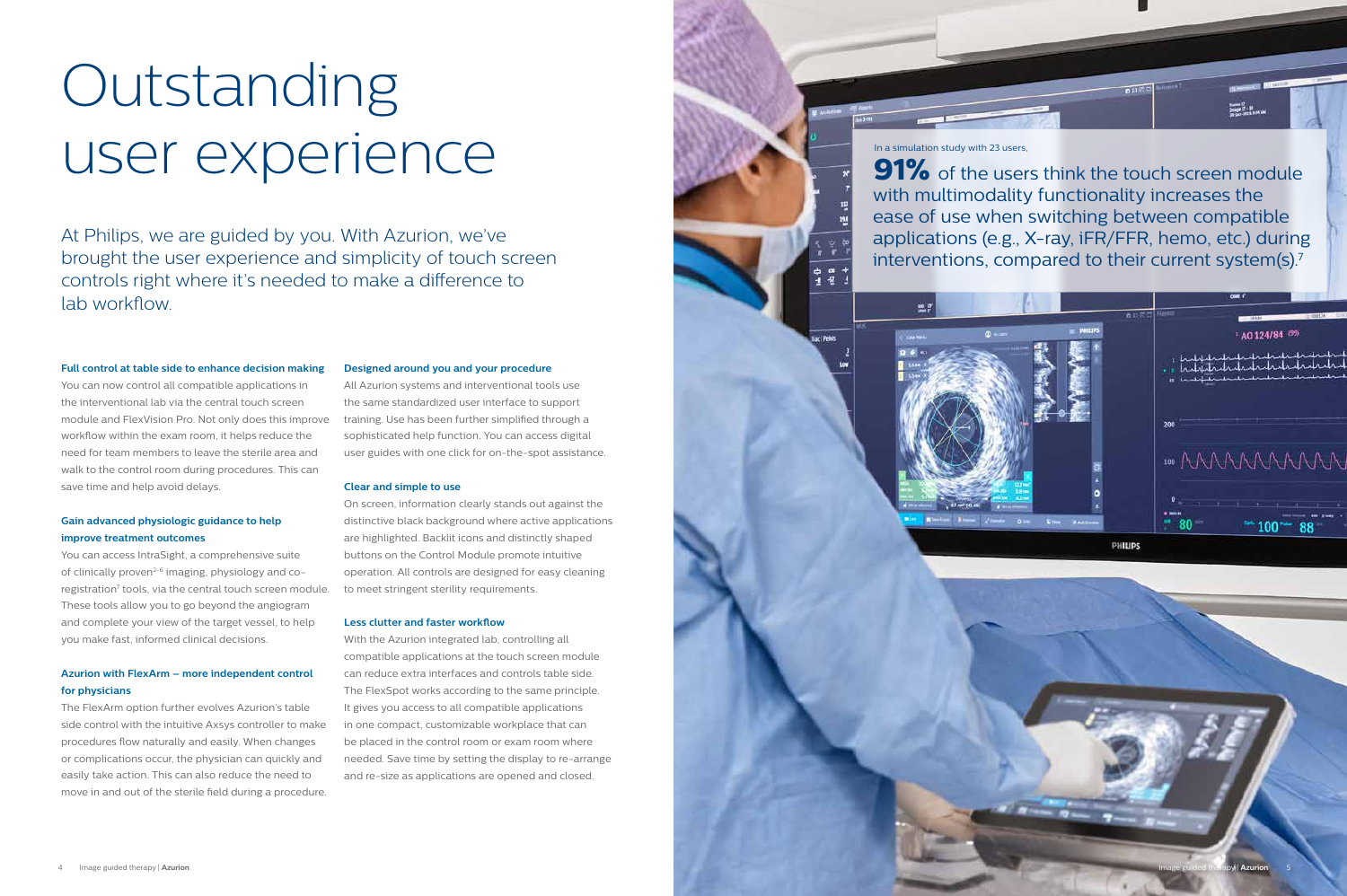## Azurion's integrated approach can help you achieve measurable improvements in throughput, cost reduction and staff satisfaction.

#### **Do more at table side**

With our enhanced touch screen module, you will experience simpler, smoother procedures, based on familiar tablet interactions. For example, you can now easily mark relevant details on 2D images on the touch screen with your fingertip.

#### **Azurion allows you to run an entire case without breaking sterility**

The touch screen module offers total control within the sterile field. Run an entire case table side as you quickly diagnose, navigate, annotate and measure to your exact specifications, even when wearing gloves and under a sterile drape. Table side control saves you from having to go to the control room to access applications.

#### **Save time through Instant Parallel Working**

The Azurion 7 image guided therapy system has been specifically designed to save time by enabling interventional team members to do two tasks at the same time in the exam room and control room without interrupting each other. As an example, while fluoroscopy/exposure is taking place, a technologist in the control room can instantly review previous images from the same patient, prepare the next exam or finish reporting on another patient. This leads to higher throughput and faster exam turnover without compromising quality of care.

#### **Simplify workflow**

Enter patient information once and it is automatically transferred to connected applications to reduce data entry errors. To save time, IntelliSpace Cardiovascular<sup>8</sup> and IntelliSpace Portal launch automatically with the specific patient on the exam room monitor.

Azurion's full system automatic position control (APC) gives you more flexibility to recall the stored position of the C-arm, table and other parameters for a particular image to simplify positioning.

#### **Imagine an easier work day**

You can combine different user centric workspots (FlexVision Pro, FlexSpot and touch screen modules) to view, control and run applications where and when needed. At these workspots you can co-register<sup>9</sup> iFR or IVUS data with the angiogram, so you have the tools in hand to manage procedure quality and patient care. Together these flexible workspots allow you to customize your workflow to boost efficiency.

#### **Safeguard clinical performance and enhance lab security over time with Windows 10 platform**

The standard Windows 10 platform can help support compliance with the latest security and standards to protect patient data. It can also accommodate new software options to extend your system's clinical relevance over time.











In a simulation study with 23 users,

83% of users think the enhanced touch screen module with multimodality functionality will enable faster procedures by reducing staff movements and clicks to use different clinical applications.<sup>7</sup>

Interventional Tools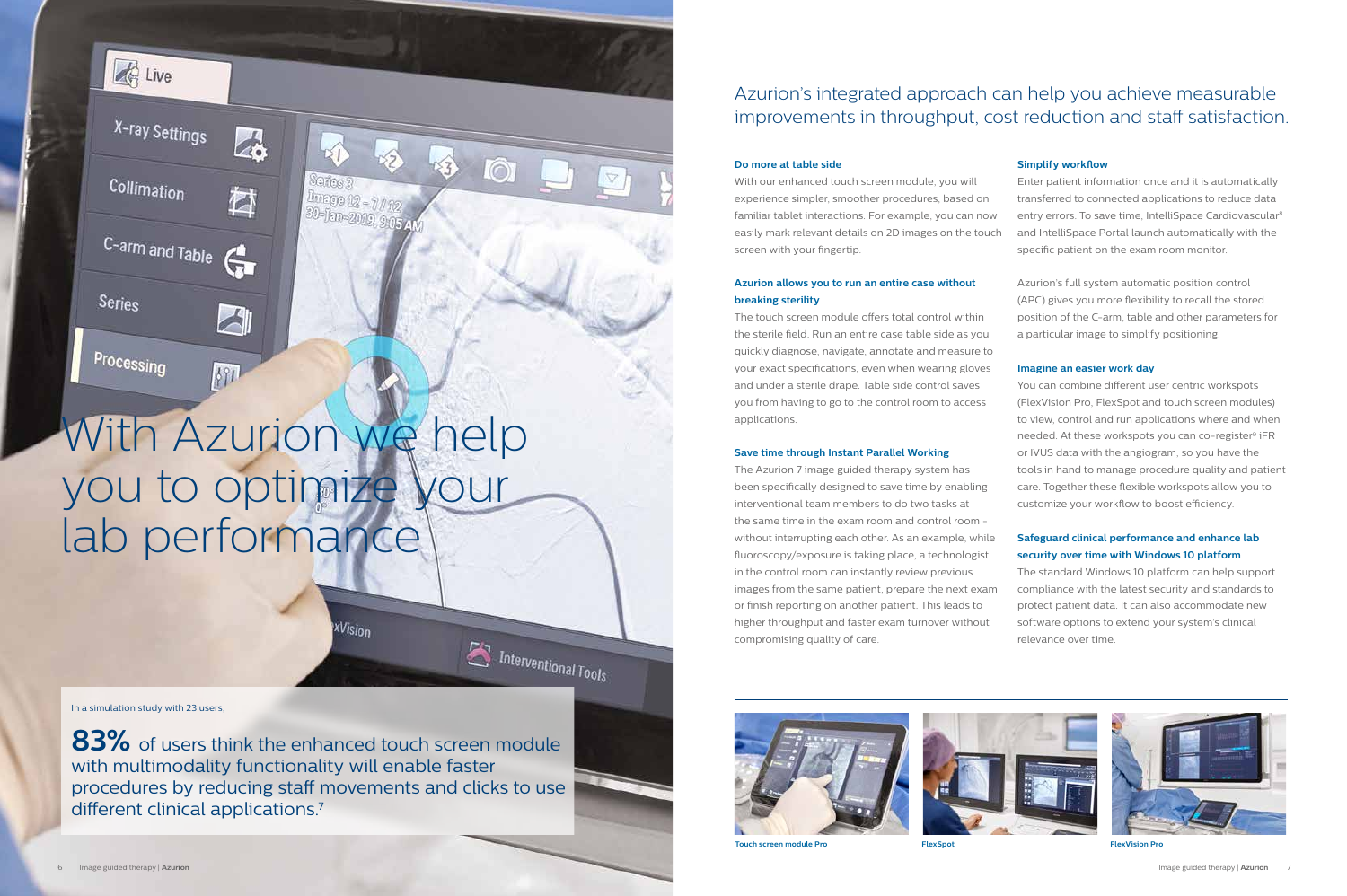#### **Clinical demands are getting more specific. So are we.**

Our clinical suites are tailored to meet your specific challenges, while offering you the flexibility to carry out procedures in the easiest, most efficient way. We have a flexible portfolio of integrated technologies and services to support the full interventional spectrum. We also offer Hybrid OR solutions that create an innovative care environment for performing open and minimally invasive surgical procedures.

#### **Simplified set-up and operation**

The Azurion 7 uses a range of ProcedureCards to help optimize and standardize system set-up for all your cases. The system will automatically select the appropriate ProcedureCard(s) based on the RIS/HIS/ CIS code of the scheduled procedure.

ProcedureCards can increase the consistency of exams by offering presets (e.g. most-frequently used, default protocols and user-specified settings) on the procedure, physician or department level.

In addition, hospital checklists and/or protocols can be uploaded into the ProcedureCards to help safeguard the consistency of interventional procedures and reduce preparation errors.

#### **Enhance patient care with continuous monitoring**

The Philips Interventional Hemodynamic System is integrated with the IntelliVue X3 patient monitor, allowing continuous patient monitoring throughout procedures in the interventional workflow. There is no need to change cables, minimizing disruption to vulnerable patients and giving you more time to focus on them. Continuous patient monitoring also results in a gap-free patient record.

# Azurion enables you to provide superior care

## As patient volumes rise and procedures become more complex, how do you maintain high standards of quality and safety in your healthcare facility?



**78% of users think the ease of use of the enhanced touch screen module with multimodality functionality will increase their utilization of different clinical applications in interventional procedures.7**

In a simulation study with 23 users,

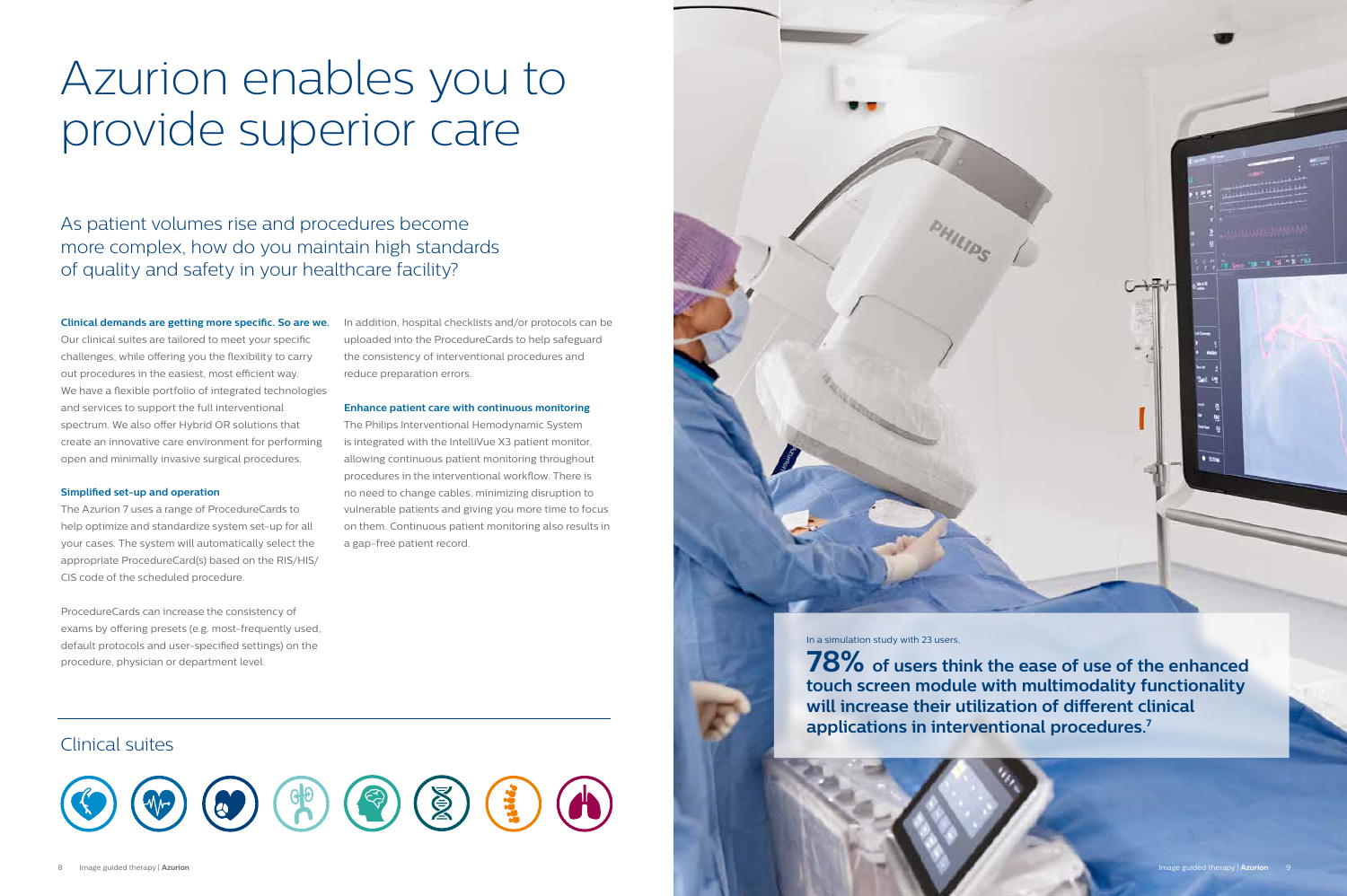#### **Managing dose efficiently**

#### **Perform standardized quality assurance verifications**  in just 5 minutes<sup>10</sup>

The Azurion 7 incorporates many DoseWise solutions, a comprehensive range of radiation dose management tools, training, and integrated product technologies that aim to help you take control over patient care, staff safety, and regulatory compliance. The MRC200+ X-ray tube incorporates SpectraBeam filtration, which helps maintain image quality at a low dose. The Zero Dose Positioning function let's you pan the table, change table height or field-of-view on your Last Image Hold (LIH) image. This means you can already see the effect of moving the table or changing the field-of-view on your region of interest to prepare your next run without using fluoroscopy.

Our ClarityIQ X-ray imaging technology provides superb image quality at significantly lower dose across clinical areas, patients, and operators.<sup>11</sup> In routine coronary procedures,<sup>12</sup> ClarityIQ technology may reduce patient radiation dose (as total dose-area product) by 67%13 for the total procedure without affecting the procedural performance (fluoroscopy time and number of exposure images) as compared to equivalent procedures on an Allura Xper system, as demonstrated in one single-center study.<sup>14</sup> For iliac DSA procedures, one study showed that ClarityIQ reduces patient dose by 83%,<sup>15</sup> while maintaining equivalent image quality, compared to a system without ClarityIQ.<sup>13</sup>

To make it easier for you to routinely perform consistent verification tests of radiation dose and image quality, only Philips offers the User Quality Control Mode (UQCM) tool on its Azurion system. With this option, you can independently verify and audit the radiation and image quality related factors of your Azurion system in a standardized way in just 5 minutes,<sup>10</sup> as well as carry out a range of validation and quality assurance tests.

#### **High quality images at low X-ray dose**

#### **Managing dose across your organization**

Philips DoseAware provides real-time feedback in the exam room so you can immediately adjust working habits to manage radiation exposure with your staff. A critical component in providing exceptional patient care is strong radiation control and management. We can help you create a comprehensive dose management program with DoseWise Portal at its core. This turnkey dose management solution gives you control over patient dose and staff occupational dose. It increases transparency across the entire enterprise and enables you to make data-driven decisions concerning quality initiatives and radiation management.

## High standards of safety and low radiation exposure

As you look for new radiation dose management strategies to continue to enhance patient and staff safety, while maintaining and enhancing your level of care, we can support you in meeting your goals.



PHILIPS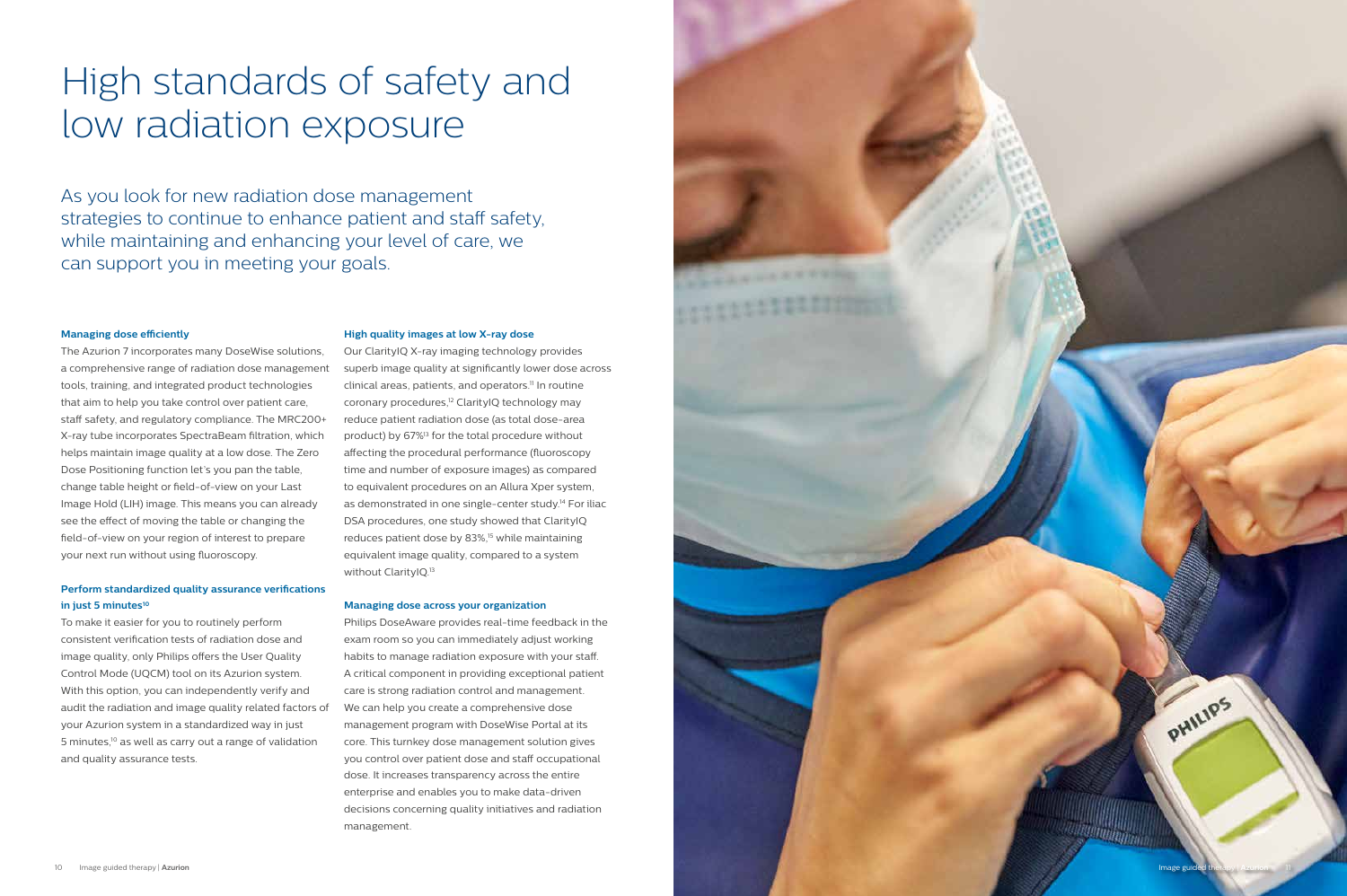## Azurion – a comprehensive image guided therapy platform

#### **Azurion 7 C/F12**

With its 12" Flat Detector, the 7 Series provides highresolution imaging over a large field-of-view with flexible projection capabilities, making it idea for cardiac interventions. The entire coronary tree can be visualized in a single view with minimal table panning.

#### **Azurion 7 C/F20**

Enhance visibility for diverse cardiac and vascular procedures with the excellent image quality and broad coverage of the next generation 20" Flat Detector. This system supports head-to-toe imaging and patient access from all sides.

#### **Azurion 7 C20 with FlexArm**

Create a Hybrid OR that provides unlimited imaging flexibility for diverse procedures and exceptional positioning freedom for medical teams with the Azurion 7 and the next generation 20" Flat Detector, combined with the ceilingmounted FlexArm option. You get a highly cost-effective environment that is ready for the procedures of the future.

#### **Azurion 7 C20 with FlexMove**

Move to a Hybrid OR with confidence, with the Azurion 7 and the next generation 20" Flat Detector, combined with the ceiling-mounted FlexMove option. FlexMove offers exceptional workflow flexibility to perform open and minimally invasive procedures in the same room.









#### **Azurion 7 B12/12**

The Azurion 7 biplane system with two 12" Flat Detectors provides high-resolution imaging and positioning flexibility to reveal critical anatomical information during congenital heart and electrophysiology procedures.

#### **Azurion 7 B20/15**

Enhance insight and certainty during neuro interventions with the Azurion 7 biplane system. It pairs a 20" frontal with a 15" lateral detector.

#### **Azurion 7 B20/12**

The Azurion 7 biplane system with a 20" and 12" Flat Detector provides exceptional clarity of detail and navigational precision to support a wide range of challenging cardiac and vascular interventions.

The Azurion 7 integrated lab brings together a range of sophisticated interventional tools, including clinically proven<sup>2-6</sup> imaging and physiology tools, advanced hemodynamic measurements and cardiac informatics to support clinical excellence during procedures.







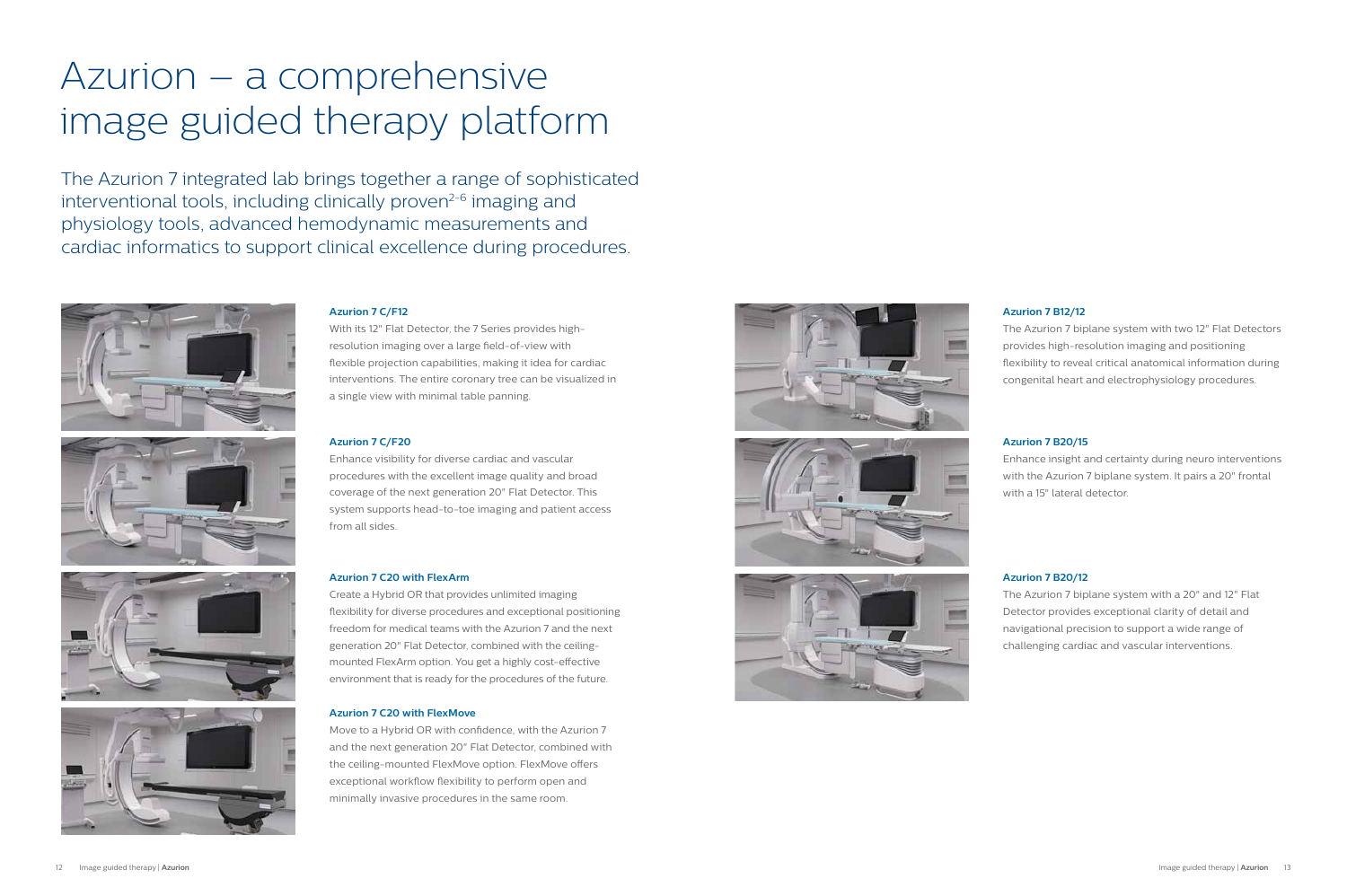#### **Professional support helps you deliver cost-efficient care**

To help you fully leverage your financial, technological and staffing resources and realize a high return on your investment, we offer professional support through our experienced network of over 7,000 field service engineers, as well as a flexible service offering that includes:

Staying on top of today's complex healtho environment is challenging enough without a constant concern of keeping your syster up and running smoothly. With Philips, you operations are protected by the best over service engineer performance for imaging systems according to IMV ServiceTrak for 5 years in a row.<sup>16</sup> Philips remotely connected systems provide 135 more hours of operational availability per year, enabling you to treat more patients.<sup>17</sup> Technology Maximizer is a program that runs in tandem with your Philips Service Agreement.<sup>18</sup> When you opt into the program, you receive the latest available software and hardware<sup>19</sup> technology releases for a fraction of the cost of purchasing them individually. The Technology Maximizer Plus allows you to further tailor upgrades to reduce costs. No need to wait for budget approval. No need to buy individual upgrades. Just a cost-effective way to manage ongoing technology upgrades through your operational budget.

- Innovative financing solutions tailored to meet the needs of healthcare organization
- A broad range of healthcare consulting programs to help your organization further enhance the efficiency and efficacy of your care delivery process
- Philips Healthcare Education, offering comprehensive learning options designed to help you meet your needs.

## High productivity combined with low cost of ownership

With Philips, you get the best service performance<sup>16</sup> which enables you to treat more patients,<sup>17</sup> and professional support to help you deliver cost-efficient care.

**135** more hours of operational availability on average, per year, enabling you to treat more patients.<sup>17</sup>

### **Best service performance16 enables you to**  treat more patients<sup>17</sup>

**PHILIPS** 

| care |
|------|
| ut   |
| ทร   |
| ur   |
| all  |
| ŗ    |
| 5    |
| эd   |
|      |

#### **Cost-effectively manage future upgrades with the Technology Maximizer program**

#### **Unlock your potential**

|      | Philips Healthcare Education can help unlock     |
|------|--------------------------------------------------|
|      | the full potential of your staff, technology and |
|      | organization to meet new challenges through      |
|      | innovative, meaningful and evidence-based        |
|      | healthcare education. Our comprehensive          |
| rice | clinical, technical and business-related         |
|      | courses, programs and learning paths are         |
|      | designed to help you meet the challenges of      |
| ons  | controlling costs, streamlining workflow and     |
|      | improving patient care.                          |
|      |                                                  |

Philips remotely connected systems provide